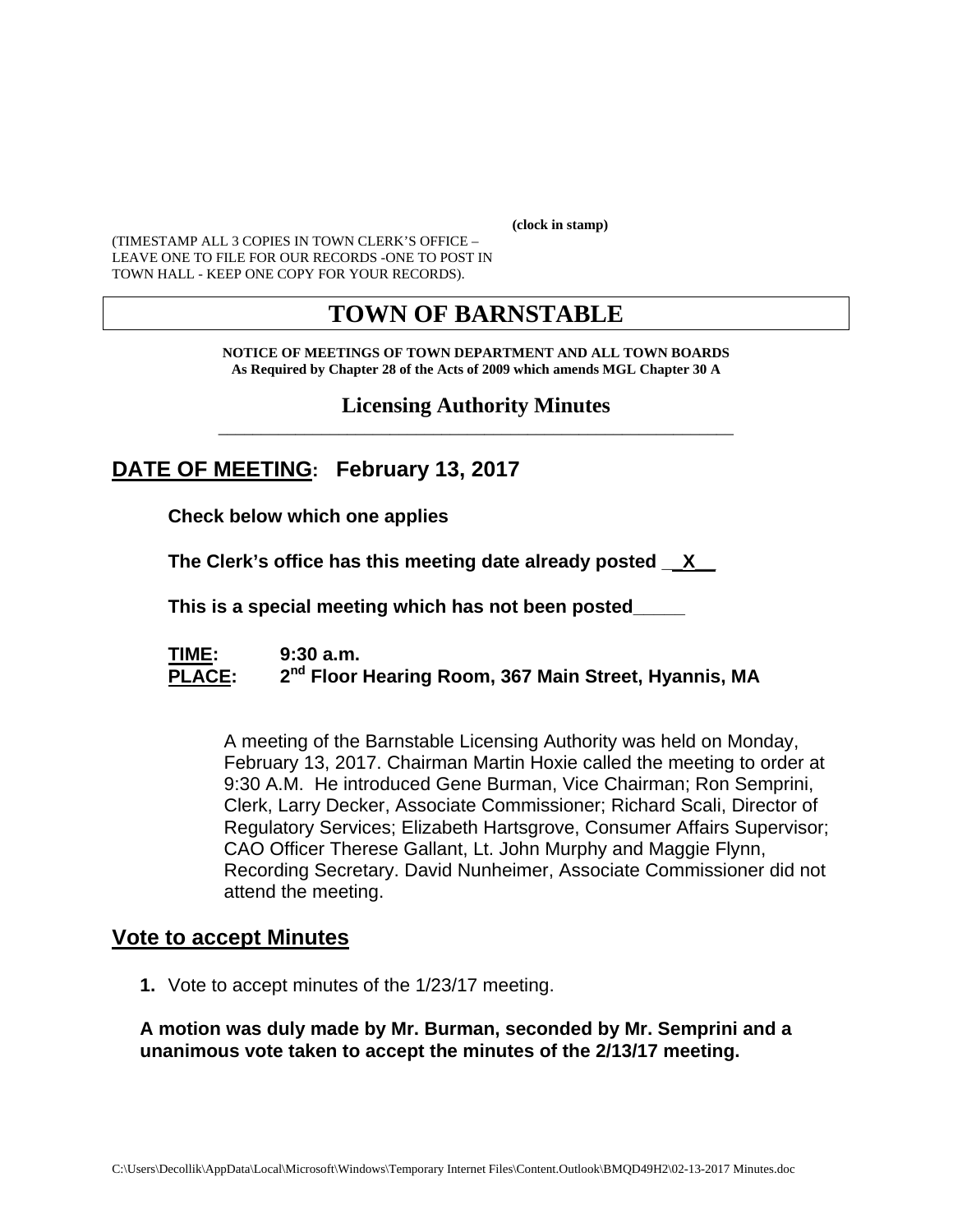### **New Business:**

**1. Update on Hyannis Wine and Spirits Inc. All Alcohol Retail Package Goods Store:** Update on the construction status and subsequent opening of Hyannis Wine and Spirits Inc. d/b/a/ Kappy's Fine Wine & Spirits, 333 Iyannough Rd., Hyannis.

*Attorney Kenney reviewed the history of the Kappy's approval and appeal periods. In November, 2016 Kappy's decided to move forward with the purchase. Building construction should be completed by today, requesting a copy of the license to order inventory. Attorney Kenney will have the distributors contact Ms. Flynn for update/approval to order.* 

**2. Update on AztecCity LLC All Alcohol Common Victualler License:** Update on the opening status of Aztec City LLC d/b/a Casa Peru Fusion, 302 Main Street, Hyannis.

*Attorney Pizzuti and Jorge Fernandez appeared. He intends to be open by the end of next week. The Health department needs to come back out prior to open. We can also do a walkthrough for Licensing to verify compliance.* 

**3. Update on South Sea Village Inc All Alcohol Common Victualler License:** Update on the opening status of South Sea Village Inc. d/b/a Bamboo, 574 Iyannough Rd., Hyannis.

*Attorney Pizzuti and Eric Wang appeared for the application. The problem is construction. Everything that could go wrong has gone wrong; plumbing, roof, HVAC etc. Expect to be open the end of March. Mr. Scali asked if there is any type of legal matter. They have 7 locations including this one and number 8 will be opening in Lexington. Mr. Semprini advised on an outdoor sign to capture airport traffic.* 

**4. Request for Late Renewal and Update on Annual Common Victualler License:** Homemade Sausage Inc. d/b/a Homemade Sausage, 573 Main St., Hyannis.

*Luis Lima stated we opened on February 1st. Ms. Hartsgrove clarified that the restaurant opened as take out only with no seats and this is a late renewal*.

**A motion was duly made by Mr. Burman, seconded by Mr. Semprini and a unanimous vote taken to approve the renewal.**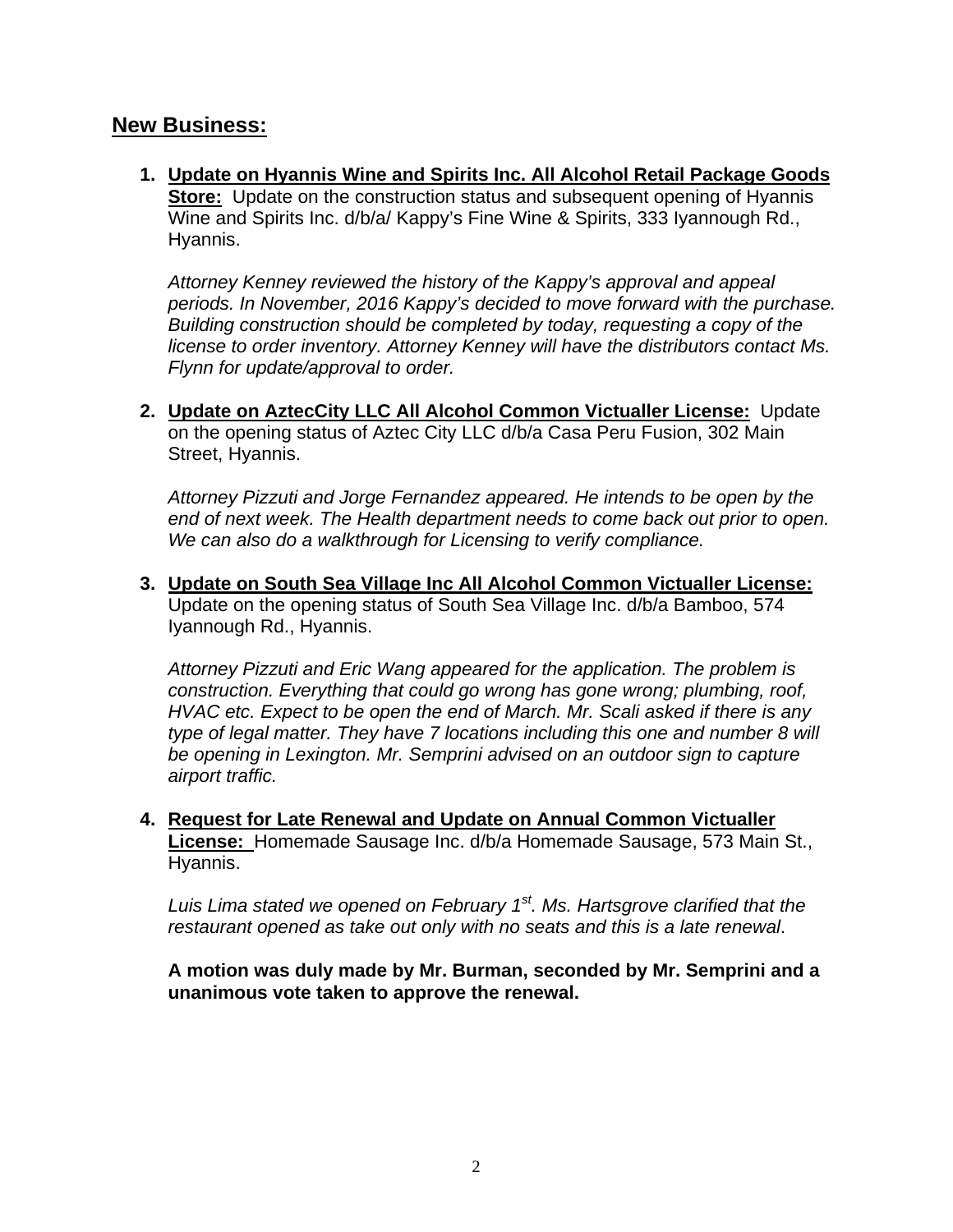**5. Request for Forfeiture of Annual All Alcohol Common Victualler License:** Request from GELS Inc. d/b/a Nor 'Easter Restaurant to forfeit the All Alcohol Common Victualler Liquor License.

**A motion was duly made by Mr. Burman, seconded by Mr. Semprini and a unanimous vote taken to accept the forfeiture of their license.** 

**6. 2017 Lodging House License Renewal Discussion:** Embassy Inn, 98 High School Road, Hyannis, MA. 02601.

\*\*\*\*Continued from 1/23/17 Hearing\*\*\*\*

*Officer Gallant reviewed the history to date. There were some minor concerns in the registry. Site visit on Thursday, February 2, 24 hour notice was given. Police Department concern is the number of responses there in the last year. Tom McKean stated they found 6 violations. The deck needs to be addressed ASAP. Mr. McKean reviewed the 6 violations in brief. Another concern is to limit each room to 2 beds; specifically 2 occupants. Captain Rex reviewed his inspection history. All violations have been corrected according to Fire Dept. Lt. Murphy said concern is public safety. Why the police activity increase. 2016 showed a straight increase.* 

*Attorney Hopkins stated that people come and people go. Some reside according to rules and regulations. Maloney tires to have compliance and the tenant have filed restraining order against him. Eviction for noncompliance is very frustrating. Mr. Maloney has some health issues; he calls the police rather than dealing himself. No drinking, no guests after 10PM. Hopefully within a month the major problem will be resolved, thus, involving the Police Department less and less. Lt. Murphy acknowledged Mr. Maloney's hard work and dedication; possibility of hiring another resident manager. He would like*  to see you take a more positive approach. Encourage you to have a working relationship with the Police Department. Mr. Maloney is actively trying to sell *the property. Mr. Maloney is willing to cooperate.* 

*Mr. Scali noted that inspector Jeffrey Lauzon is present. The main concern is with the deck; it is a means of egress. They do not have a valid COI. Mr. Maloney has purchased the materials to rebuild the deck. He has made 2 calls to contractors, once work is done then there would be a certification by a structural engineer to be in compliance. Attorney Hopkins reviewed the steps Mr. Maloney has taken to repair all the violations. Each room will have a posting of number of applicants. Removal of beds may be more of an issue. Mr. Scali wants to work together as a team and prevent a show cause in the future. In order to renew the license these items need to be corrected. Officer Gallant will remain the contact person. Mr. Burman inquired about the second location which has now been registered with the Board of Health. The amount of activity and police requests is disturbing according to Mr. Burman. Mr. Semprini asked about the rental occupants themselves. Mr. Maloney has a four page rental agreement.*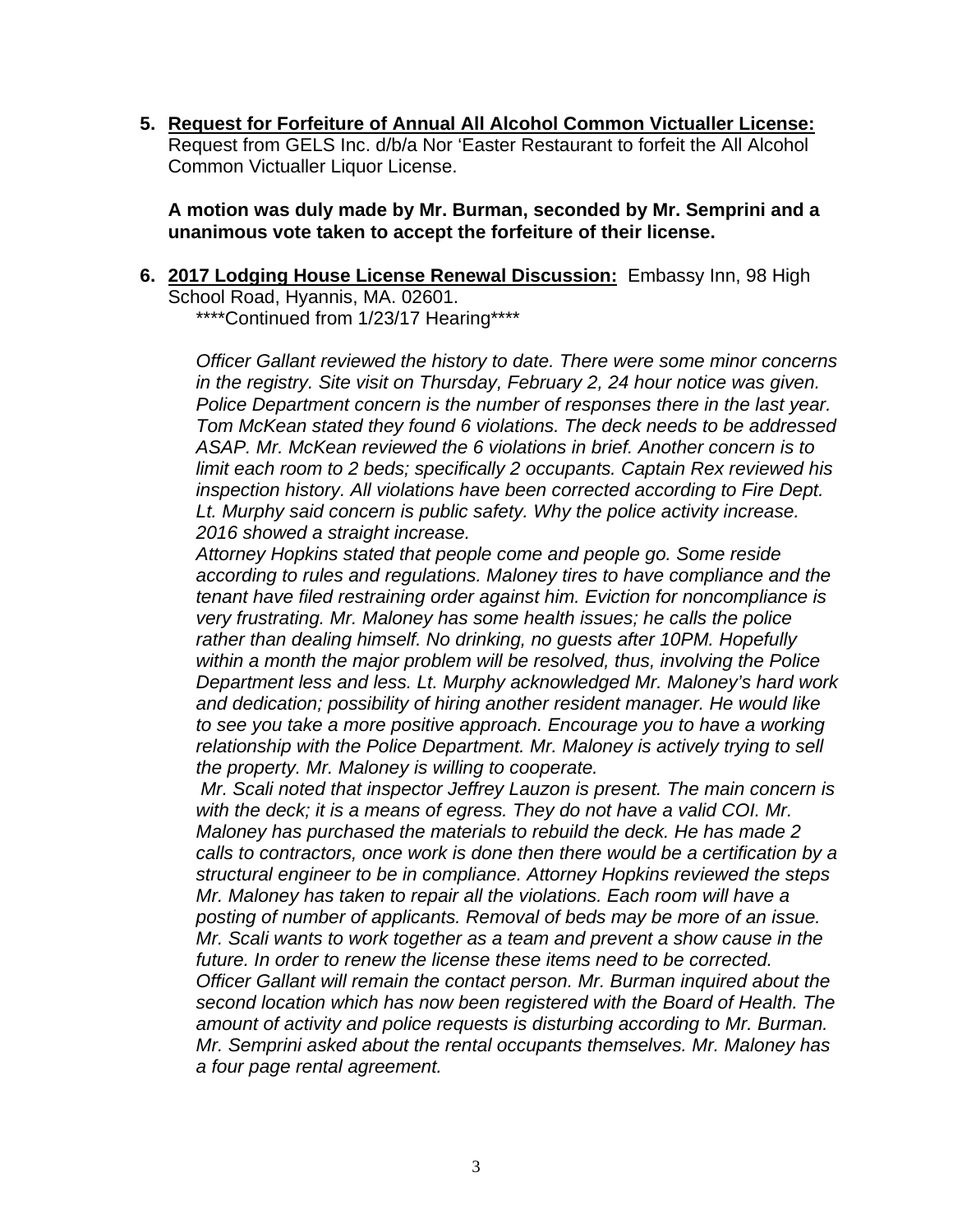**A motion was duly made by Mr. Burman, seconded by Mr. Semprini and a unanimous vote taken to issue a temporary license until 3/6/17.** 

**7. Application for a One Day Entertainment License:** Application of Mark Halvorsen on behalf of the Cape Cod Times for a one day Entertainment license for the Prime Time of Your Life Expo. The event is to be held at the Barnstable High School Field House, 744 West Main Street, Hyannis on April 29, 2017 from 8:00 am to 5:00 pm.

*Pat Switchenko, marketing coordinator for the Cape Cod Times appeared on behalf of the application. Mark Spitz will be the keynote speaker.* 

**A motion was duly made by Mr. Burman, seconded by Mr. Semprini and a unanimous vote taken to accept the application as presented.**

**8. Application for a One Day Beer and Wine License:** Application of Olive Chase on behalf of the Casual Gourmet for a One Day Beer and Wine license for the Hyannis Chamber Business After Hours event. The event will be held at 866 Main St., Osterville on 2/15/17 from 5 pm to 7 pm.

*Ms. Hartsgrove represented the application. Ms. Chase is feeding the Eversource crews.* 

**A motion was duly made by Mr. Burman, seconded by Mr. Semprini and a unanimous vote taken to accept the application as presented.** 

#### **9. Consent Agenda:**

**1. Application for a One Day All Alcohol and Live Entertainment License:** Application of Bill Sykes on behalf of Best Buddies International, 13 River St., Plymouth for a one day all alcohol and entertainment licenses for the Best Buddies Challenge. Event to take place on June 3, 2017 from 3:00 -6:00 PM at the Eunice Kennedy Shriver Ocean Park, 110 Craigville Beach Rd., Centerville. Entertainment is to be determined.

### **2. Class II Auto Dealer License:**

Rotary Collision Center of Hyannis, 345 Barnstable Rd., Hyannis

### **3 Common Victualler License:**

Ben and Jerry's, 352 Main St., Hyannis

**A motion was duly made by Mr. Burman, seconded by Mr. Semprini and a unanimous vote taken to accept the Consent Agenda as presented.**

## **Public Hearings:**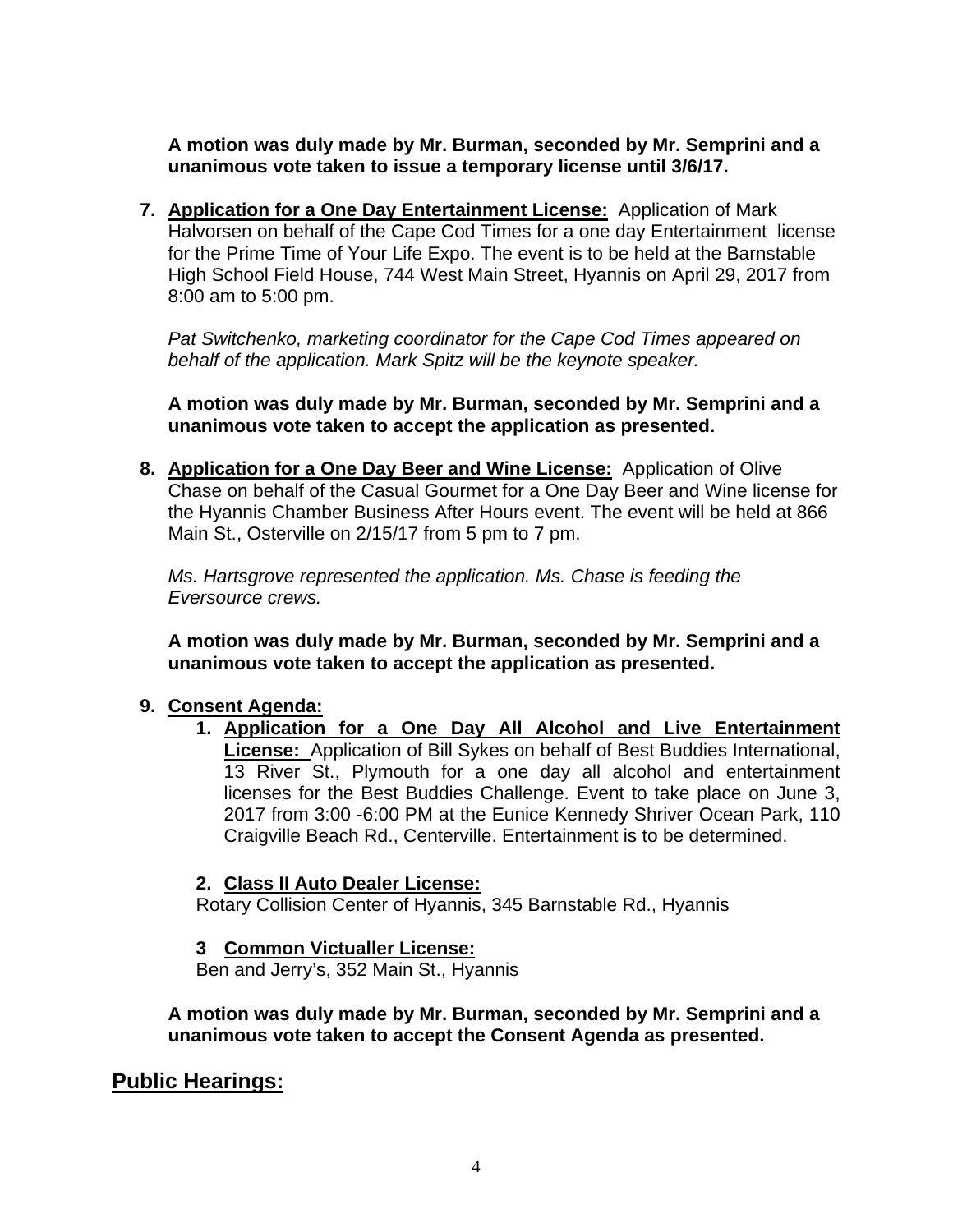### **1. Amend the Town of Barnstable Licensing Rules and Regulations:** The

Barnstable Licensing Authority will hold a public hearing in accordance with Chapter 138 and 140 of the General Laws, and Barnstable Town Code, to hear the merits of adopting proposed amendment to 502-6a3 of the Town Code as follows:

Licensing Rules and Regulations:

502-6. Additional Provisions for Package Store Licenses a)Hours of Operation

3) No license may sell or deliver any alcoholic beverages on (delete) Memorial Day, Thanksgiving Day or Christmas Day, **(add) before 12:00 noon on Memorial Day.** 

Amendment is being considered due to change in legal holidays and dates of observance issued by the Alcoholic Beverage Control Commission dated, October 18, 2016.

*Ms. Hartsgrove updated the Board on the ABCC change.* 

#### **A motion was duly made by Mr. Burman, seconded by Mr. Semprini and a unanimous vote taken to accept the Regulation change as presented***.*

**2. Application to Amend Class II Auto Dealer License:** Application of Robert Trapp Inc., for amendments to an existing Class II Auto Dealer License at 123B Falmouth Rd, Hyannis. Amendments include: decreasing the number of vehicles from 41 to 6 total vehicles and a change of location to120 Old Yarmouth Road Unit C, Hyannis as follows: 2 outside and 4 inside spaces for wholesale purposes only. All amendments approved by the Building Commissioner and Fire Chief on 1/17/17 with the following condition of no repairs for Unit 120C.

*Rob Trapp appeared on behalf of the application*. *He reviewed the details and his move from Falmouth Road.* 

**A motion was duly made by Mr. Burman, seconded by Mr. Semprini and a unanimous vote taken to accept the application as presented.**

**3. Application to Amend Class II Auto Dealer License:** Application of AMRHoldings Inc., for amendments to an existing Class II Auto Dealer License at 95 Falmouth Rd, Hyannis. Amendments include: the addition of 123 Falmouth Road to the license. Breakdown for 123 Falmouth Rd as follows: 73 Display, 0 employee, 2 handicap and 7 customer spaces. Breakdown of 95 Falmouth Rd as follows: 50 display, 36 employee, 2 handicap and 36 customer spaces; increasing the number of vehicles from 100 to 206 total vehicles. All amendments approved by the Building Commissioner and Fire Chief on 1/17/17 and all conditions per site plan review letter dated January 19, 2017 must be adhered to.

*Rob Trapp appeared on behalf of the application .Ms Hartsgrove clarified what happened with the two parcels.*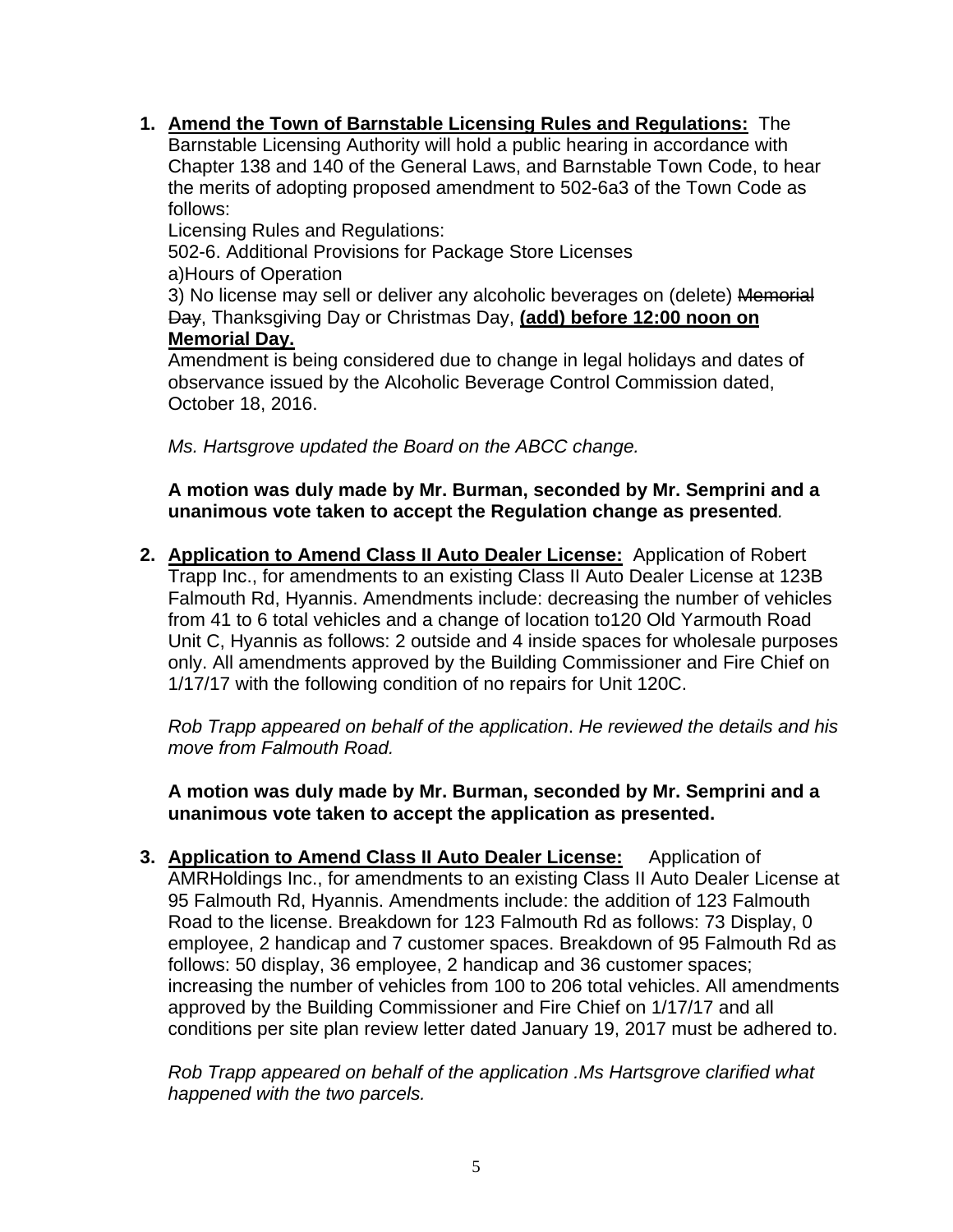**A motion was duly made by Mr. Burman, seconded by Mr. Semprini and a unanimous vote taken to accept the application as presented.**

**4. Application for a New Lodging House License:** Application of DMAG LLC d/b/a Bursley Manor, 651 Main St, W Barnstable, David Gardner and Michelle Johnson, Managers for a New Lodging House License for 3 rooms/ 6 lodgers – as approved by ZBA Decision recorded 12/28/16.

*Michelle Johnson and Dave Gardner appeared for the application. Mr. Scali asked about the business and who is resident manager. We are new innkeepers. This is a lifelong dream. We will have a working register for the public to see. We will both manage the property and live on the property.* 

**A motion was duly made by Mr. Burman, seconded by Mr. Semprini and a unanimous vote taken to accept the application as presented.**

**5. Application for a New Seasonal All Alcohol Common Victualler License and Live and Non-Live Entertainment Licenses:** Application has been filed for a new Seasonal All Alcohol Common Victualler License and Live and Non-Live Entertainment Licenses for Sunny Boy Inc. d/b/a Downtown Bistro, Timothy Gaudette, manager, 372 Main Street, Hyannis.

Description of Premise: 372 Main St., Hyannis wood frame building with entrances on Main Street and North Street. Interior space approximately 2450 sq. feet. Total Seating is 145. Interior seating of 81, dining room - 66 and bar - 15. Outdoor seating is 64, front – 28 and rear – 36. All approved by the Building Commissioner on 01/18/17.

Hours of alcohol sales: 11 AM – 12:30 AM Daily.

Non-Live Entertainment to include: 3 televisions and recorded music at conversation level; live entertainment to include 2 performers with two pieces. Hours of entertainment: 4:00 pm -10:30 pm daily.

*Tim Gaudete appeared on behalf of this application. This will be the old Schooners location. Entertainment will be out back if at all. Hope to open mid-May. Mr. Gaudete is the former owner of the Blue Water Grille. Mr. Semprini stated that Mr. Gaudete will run a fabulous operation.* 

#### **A motion was duly made by Mr. Burman, seconded by Mr. Semprini and a unanimous vote taken to accept the application as presented.**

**6. Application for a Seasonal All Alcohol Retail Package Store:** Application has been filed by Cotuit Grocery d/b/a Cotuit Fresh Market, 737 Main St., Cotuit for a new Seasonal All Alcohol Retail Package Store license. Steven Gould, manager. Description of Premise: Wood frame 3 story building with 3600 sq. feet on ground floor with two exterior exits. All liquor display and storage in one area of 790 sq.